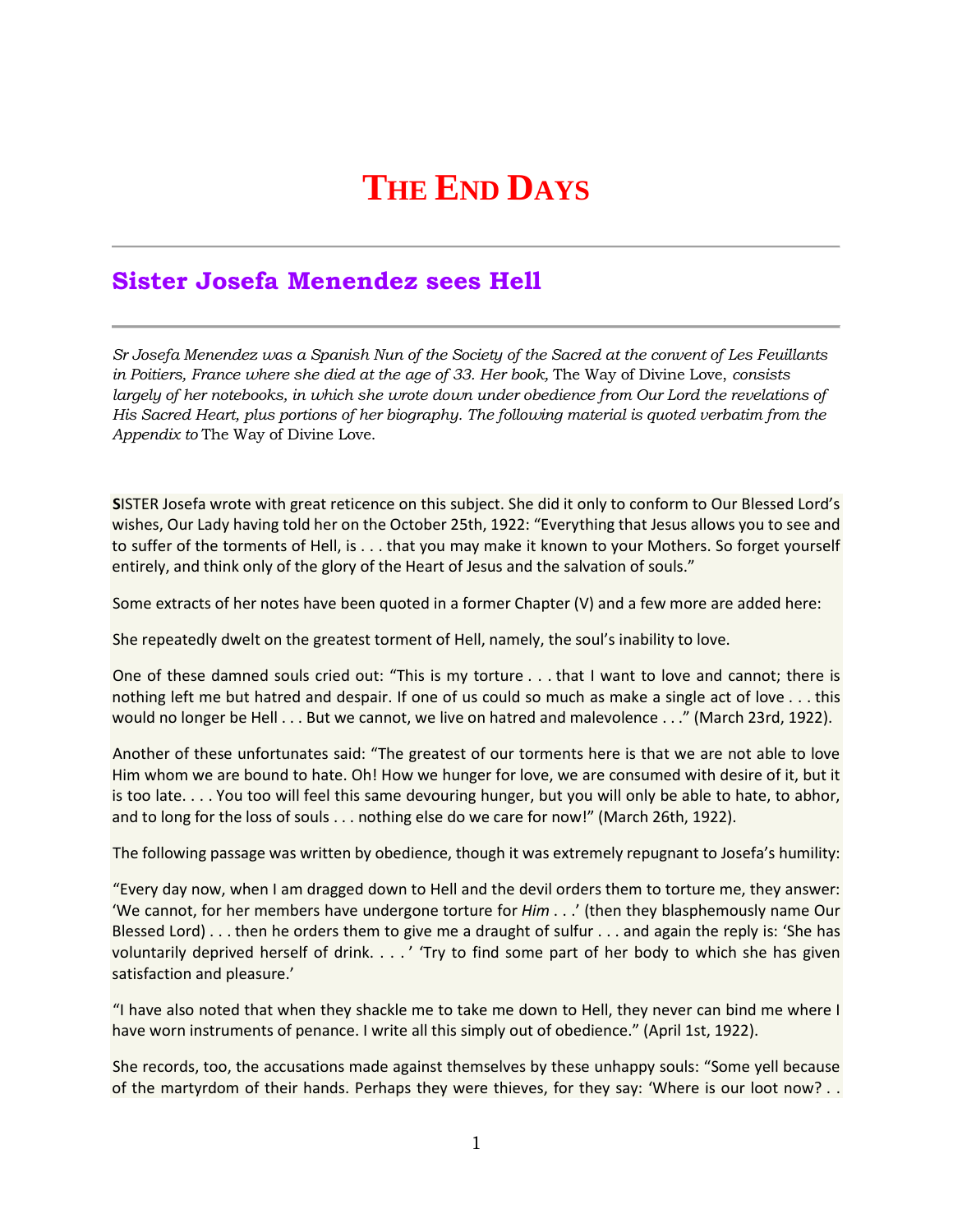. Cursed hands. . . . Why did I want to possess what did not belong to me . . . and what in any case I could keep only for a few days . . . ?'

"Others curse their tongues, their eyes . . . whatever was the occasion of their sin . . . . 'Now, O body, you are paying the price of the delights you granted yourself! . . . and you did it of your own free will . . .'" (April 2nd, 1922).

"It seemed to me that the majority accused themselves of sins of impurity, of stealing, of unjust trading; and that most of the damned are in Hell for these sins." (April 6th, 1922).

"I saw many worldly people fall into Hell, and no words can render their horrible and terrifying cries: 'Damned forever. . . . I deceived myself; I am lost. . . . I am here forever. . . . There is no remedy possible . . . a curse on me. . . . '

"Some accused people, others circumstances, and all execrated the occasions of their damnation." (September 1922).

"Today, I saw a vast number of people fall into the fiery pit . . . they seemed to be worldlings and a demon cried vociferously: 'The world is ripe for me. . . . I know that the best way to get hold of souls is to rouse their desire for enjoyment. . . . Put *me* first . . . *me* before the rest . . . no humility for *me!* But let me enjoy myself. . . . This sort of thing assures victory to me . . . and they tumble headlong into Hell.' " (October 4th, 1922).

"I heard a demon, from whom a soul had escaped, forced to confess his powerlessness. 'Confound it all . . . how do so many manage to escape me? They were mine' (and he rattled off their sins) . . . 'I work hard enough, yet they slip through my fingers . . . Someone must be suffering and repairing for them.'" (January 15th, 1923).

"Tonight," wrote Josefa, "I did not go down into Hell, but was transported to a place where all was obscure, but in the center was a red smoldering fire. They had laid me flat and so bound me that I could not make the slightest movement. Around me were seven or eight people; their black bodies were unclothed, and I could see them only by the reflections of the fire. They were seated and were talking together.

"One said: 'We'll have to be very careful not to be found out, for we might easily be discovered.'

"The devil answered: 'Insinuate yourselves by inducing carelessness in them . . . but keep in the background, so that you are not found out . . . by degrees they will become callous, and you will be able to incline them to evil. Tempt these others to ambition, to self-interest, to acquiring wealth without working, whether it be lawful or not. Excite some to sensuality and love of pleasure. Let vice blind them . . . ' (Here they used obscene words.)

" 'As to the remainder  $\dots$  get in through the heart  $\dots$  you know the inclinations of their hearts  $\dots$  make them love . . . love passionately . . . work thoroughly . . . take no rest . . . have no pity; the world must go to damnation . . . and these souls must not be allowed to escape me.'

"From time to time Satan's satellites answered: 'We are your slaves . . . we shall labor unceasingly, and in spite of the many who war against us, we shall work night and day. We know your power!'

"They all spoke together and he whom I took to be Satan used words full of horror. In the distance I could hear a clamor as of feasting, the clinking of glasses . . . and he cried: 'Let them cram themselves with food!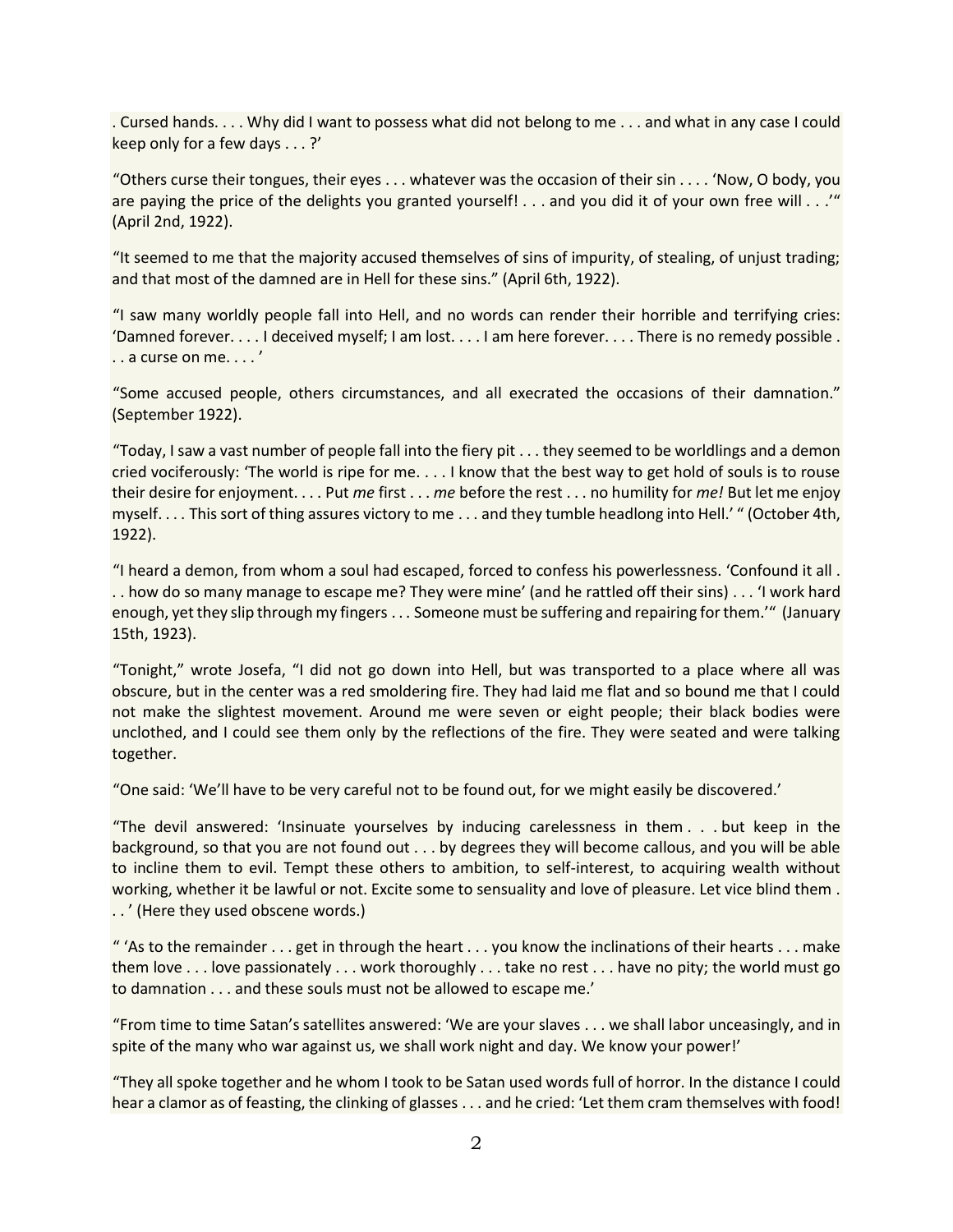It will make it all the easier for us. . . . Let them get on with their banqueting. Love of pleasure is the door through which you will reach them. . . . '

"He added such horrible things that they can neither be written nor said. Then, as if engulfed in a whirl of smoke, they vanished." (February 3rd, 1923).

"The evil one was bewailing the escape of a soul: 'Fill her soul with fear, drive her to despair. All will be lost if she puts her trust in the mercy of that . . . ' (here they used blasphemous words of Our Lord). 'I am lost; but no, drive her to despair; do not leave her for an instant; above all, make her despair.'

"Then Hell re-echoed with frenzied cries, and when finally the devil cast me out of the abyss he went on threatening me. Among other things he said: 'Is it possible that such weaklings have more power than I, who am mighty. . . . I must conceal my presence, work in the dark; any corner will do from which to tempt them . . . close to an ear . . . in the leaves of a book . . . under a bed . . . some pay no attention to me, but I shall talk and talk . . . and by dint of suggestion, something will remain. . . . Yes, I must hide in unsuspected places'" (February 7th–8th, 1923).

Josefa, on her return from Hell, noted the following: "I saw several souls fall into Hell, and among them was a child of fifteen, cursing her parents for not having taught her to fear God nor that there was a Hell. Her life had been a short one, she said, but full of sin, for she had given in to all that her body and passions demanded in the way of satisfaction. Especially she had read bad books." (March 22nd, 1923).

Again, she wrote:" . . . Souls were cursing the vocation they had received, but not followed . . . the vocation they had lost, because they were unwilling to live a hidden and mortified life . . ." (March 18th, 1922).

"On one occasion when I was in Hell I saw a great many priests, religious and nuns, cursing their vows, their Order, their Superiors and everything that could have given them the light and the grace they had lost. . . .

"I saw, too, some prelates. One accused himself of having used the goods belonging to the Church illicitly . . ." (September 28th, 1922).

"Priests were calling down maledictions on their tongues which had consecrated, on their fingers that had held Our Lord's sacred Body, on the absolutions they had given while they were losing their own souls and on the occasion through which they had fallen into Hell." (April 6th, 1922).

"One priest said: 'I ate poison, for I used money that was not my own . . . the money given me for Masses which I did not offer.'

"Another said he belonged to a secret society which had betrayed the Church and religion, and he had been bribed to connive at terrible profanations and sacrileges.

"Yet another said that he was damned for assisting at profane plays, after which he ought not to have said Mass . . . and that he had spent about seven years thus."

Josefa noted that the greater number of religious plunged into hell-fire were there for abominable sins against Chastity . . . and for sins against the vow of Poverty . . . for the unauthorized use of the goods of the Community . . . for passions against charity (jealousy, antipathies, hatred, etc.), for tepidity and relaxation; also for comforts they had allowed themselves and which had led to graver sins . . . for bad Confessions through human respect and want of sincerity and courage, etc.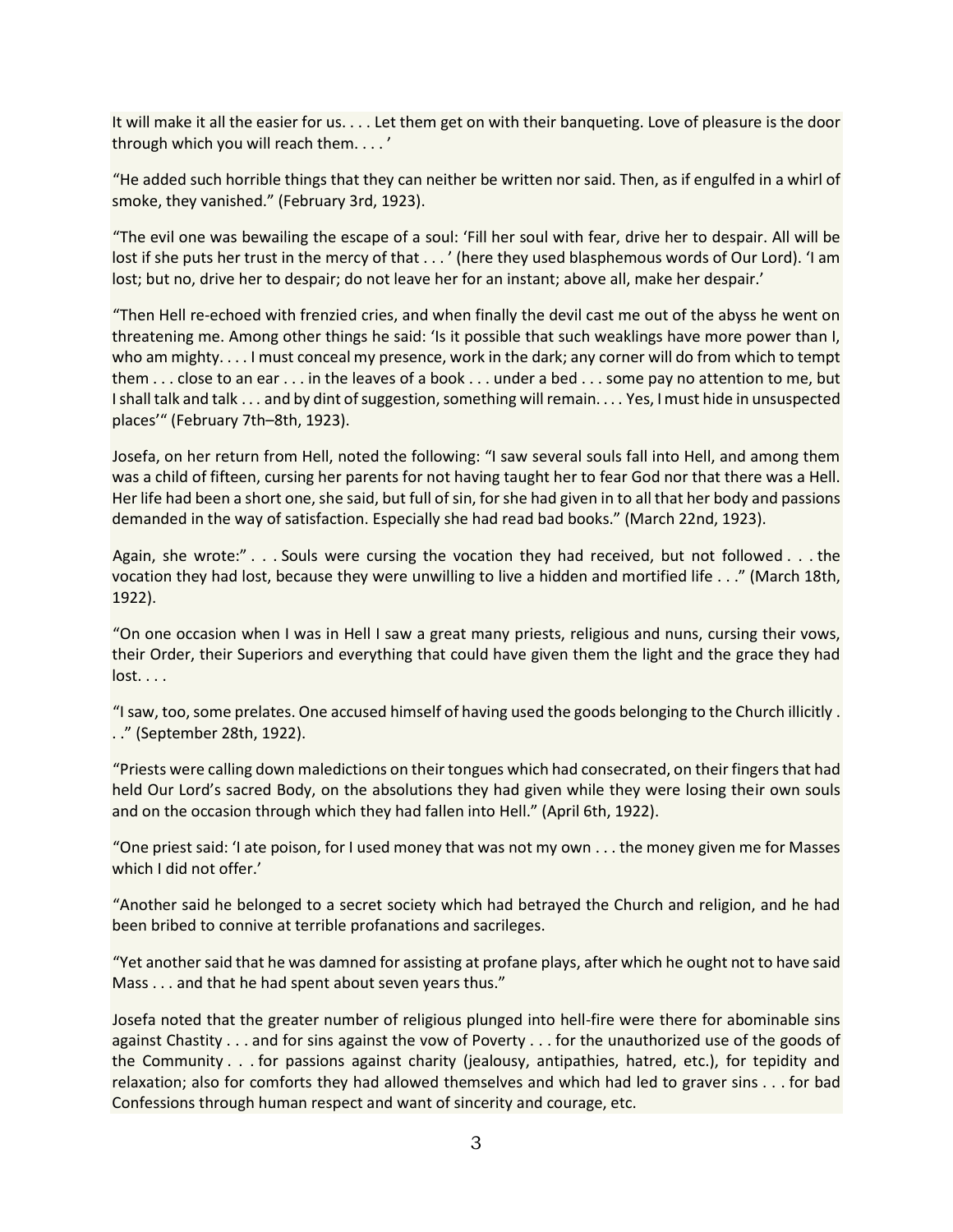Here, finally, is the full text of Josefa's notes on "the Hell of consecrated souls" (Biography: Ch. VII-September 4th, 1922).

"The meditation of the day was on the particular judgment of religious souls. I could not free my mind of the thought of it, in spite of the oppression which I felt. Suddenly, I felt myself bound and overwhelmed by a crushing weight, so that in an instant I saw more clearly than ever before how stupendous is the sanctity of God and His detestation of sin.

"I saw in a flash my whole life since my first Confession to this day. All was vividly present to me: my sins, the graces I had received, the day I entered religion, my clothing as a novice, my first vows, my spiritual readings, and times of prayer, the advice given me, and all the helps of religious life. Impossible to describe the confusion and shame a soul feels at that moment, when it realizes: 'All is lost, and I am damned forever.' "

As in her former descents into Hell, Josefa never accused herself of any specific sin that might have led to such a calamity. Our Lord meant her only to feel what the consequences would have been, if she had merited such a punishment. She wrote:

"Instantly I found myself in Hell, but not dragged there as before. The soul precipitates itself there, as if to hide from God in order to be free to hate and curse Him.

"My soul fell into abysmal depths, the bottom of which cannot be seen, for it is immense. . . . At once, I heard other souls jeering and rejoicing at seeing me share their torments. It was martyrdom enough to hear the terrible imprecations on all sides, but what can be compared to the thirst to curse that seizes on a soul, and the more one curses, the more one wants to. Never had I felt the like before. Formerly my soul had been oppressed with grief at hearing these horrible blasphemies, though unable to produce even one act of love. But today it was otherwise.

"I saw Hell as always before, the long dark corridors, the cavities, the flames. . . . I heard the same execrations and imprecations, for—and of this I have already written before—although no corporeal forms are visible, the torments are felt as if they were present, and souls recognize each other. Some called out, 'Hullo! *You* here? And are you like us? We were free to take those vows or not . . . but now! . . . ' and they cursed their vows.

"Then I was pushed into one of those fiery cavities and pressed, as it were, between burning planks, and sharp nails and red-hot irons seemed to be piercing my flesh."

Here Josefa repeated the multiple tortures from which no single member of the body is excluded:

"I felt as if they were endeavoring to pull out my tongue, but could not. This torture reduced me to such agony that my very eyes seemed to be starting out of their sockets. I think this was because of the fire which burns, burns . . . not a fingernail escapes the terrifying torments, and all the time one cannot move even a finger to gain some relief, nor change posture, for the body seems flattened out and doubled in two.

"Sounds of confusion and blasphemy cease not for an instant. A sickening stench asphyxiates and corrupts everything, it is like the burning of putrefied flesh, mingled with tar and sulfur . . . a mixture to which nothing on earth can be compared.

"All this I felt as before, and although those tortures were terrific, they would be bearable if the soul were at peace. But it suffers indescribably. Until now, when I went down into Hell, I thought that I had been